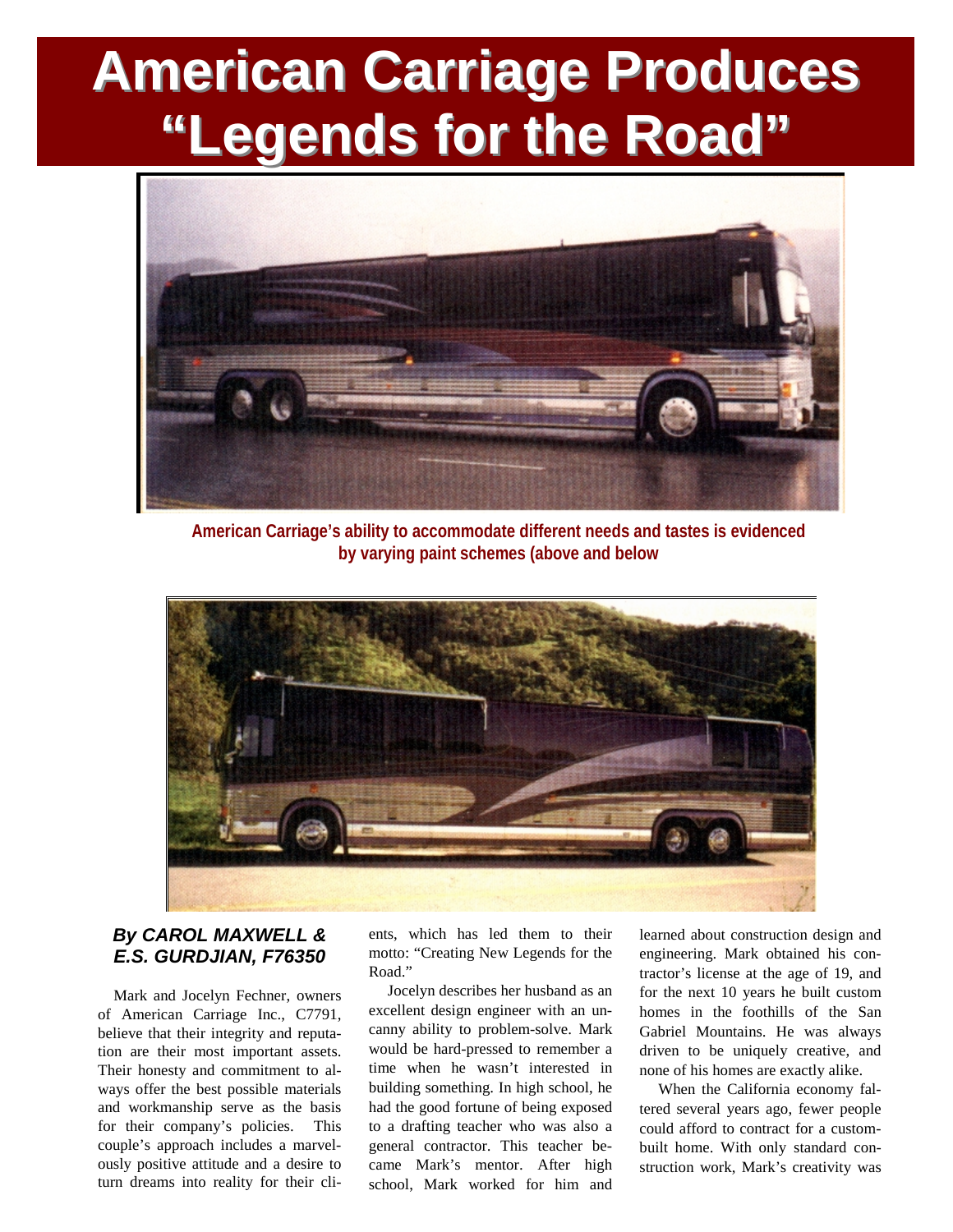

## This California-based coach converter takes an innovative approach to building custom conversions

restricted, and he found himself becoming bored.

Around the same time, the Fechners discovered an interest in bus conversions. In 1990 they bought an 05 Eagle shell and began converting it for themselves in their spare time. When it was only half finished, someone purchased it and then contracted the Fechners to complete the conversion. This coach served as transportation and as a dressing room for fashion models while they were being photographed on location. The same customer contracted for a second coach for personal use.

As has been the case with many bus conversion companies, the Fechners' business began with the couple convetting pre-owned buses at their home. As word spread about their ability and reliability, the business began to blossom. In 1995 they were in the right place when another converter was not able to fulfill a contract to convert a new Eagle for football star Reggie White. The Fechners designed and implemented their first slide-out on this new coach. After the modification was completed, it was thoroughly tested to assure that the frame maintained its original strength and flexibility.

When the Fechners were looking for a place to relocate, they sought good schools and a safe environment in which to raise their three young children. They ultimately decided on Tehachapi, California, a town in the Sierra Nevada mountain range approximately 100 miles north of Los Angeles. The area met all their requirements, plus it offered a bonus: considerable, motorhome traffic on State Route 58 at the edge of town.

After the move to Tehachapi in 1996, the couple made a decision to redirect their efforts to convert new bus shells exclusively, and in 1997 they completed their first new Prevost conversion. Each bus conversion can be completed in six months, and in their current facility, they can work on two at any one time. Because of constant growth, the Fechners are investigating a move to a larger plant.

A conversion begins with Mark's painstaking design development. Jocelyn manages the office and handles all correspondence and promotional development, yet she also assists Mark with the design package, especially in coordinating colors and materials.

All of Mark's design concepts are eventually carried out in a meticulously neat and highly organized shop. In addition to Mark and Jocelyn, American Carriage has five experienced and highly skilled employees, including an electrician, an upholsterer, and a cabinetmaker. Two other employees specialize in plumbing and bay components. Both Fechners are involved in every step of the conversion and conduct regular inspections. However, they still insist that employees fix what needs to be fixed, regardless of whether or not it will ever be seen by anyone else, and empower them to do so. This is the foundation for excellent work.

The coach we saw displayed fine craftsmanship. Exquisite detail of fit and finish was apparent throughout. The scope of the design engineering even encompassed the coach's appearance when reflected in mirrors. The company uses computer-assisted design for the coach's exterior paint scheme, electrical layout, and floor plan. The computer program helps the converters to glean maximum use from valuable inches and aids in developing special features.

Mark has created many innovations, including a pneumatic rear camera door that automatically opens whenever the rear monitor is activated, and a fully automatic air step, which is operative when the ignition is off or the transmission is in neutral (it is disabled when the transmission is in gear). Other inventions include a pneumatic front bumper latch; airoperated pocket doors that decelerate as they near the open or closed position; and silent, radiant floor heat throughout the coach via the Aqua-Hot system.

To maintain the Prevost shells' sleek, smooth appearance, American Carriage does not put any holes, doors, or vents in their sides. Every conversion features through-the-roof exhaust for the generator and Aqua-Hot system using stainless steel. Only maple or mahogany plywood is used in construction — not particleboard. All electrical wire is stranded with crimp fittings and runs through ENT blue plastic conduit. No Romex is used.